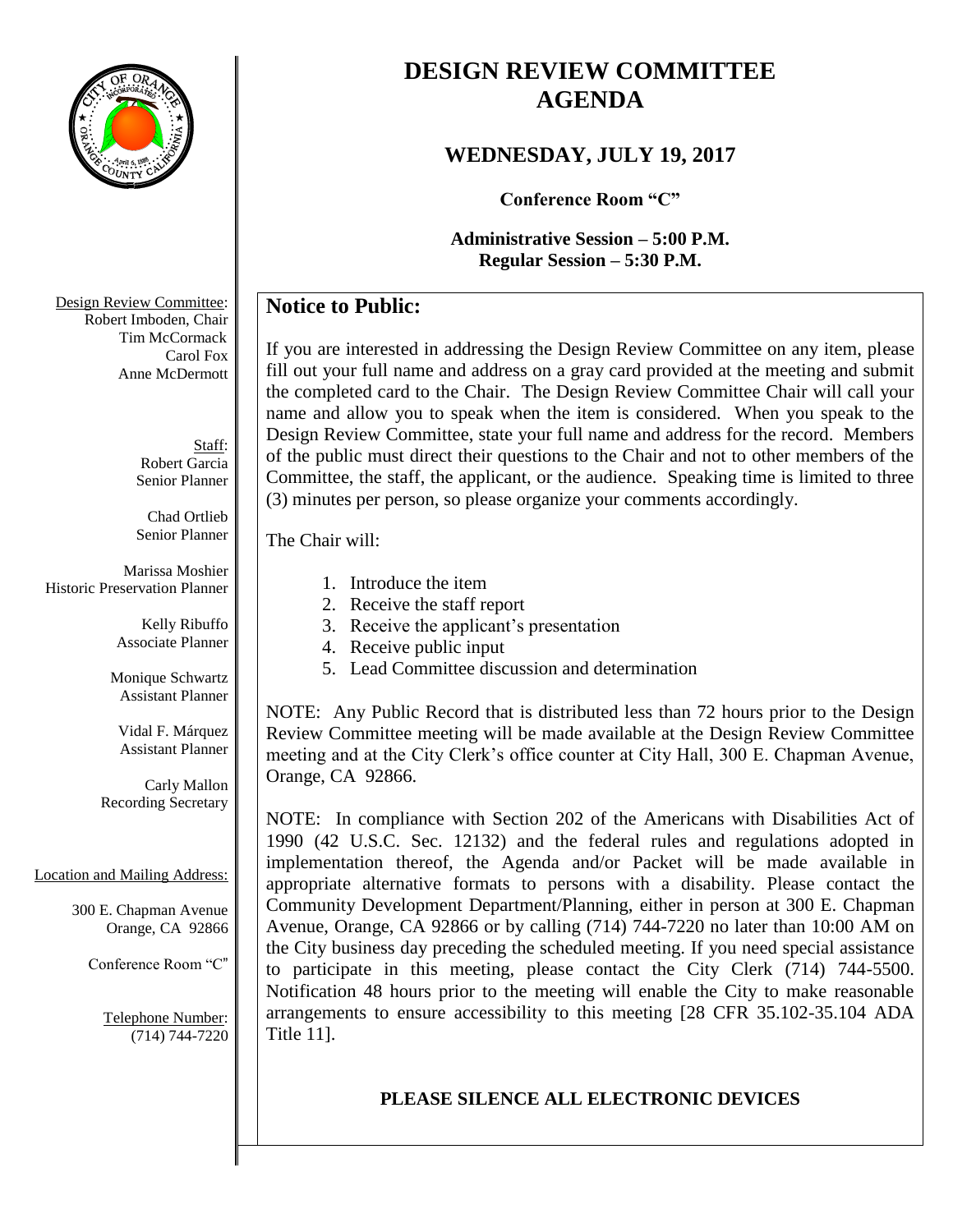The Committee holds an Administrative Session to receive general information from the staff and to conduct an initial review of Minutes of prior meetings. The Session is open to the public; however, no public testimony is taken and no decisions are made. Following the Administrative Session, the Regular Session will begin at 5:30 p.m.

- 1. Review of Agenda
- 2. Policy/Procedural Information
- 3. Review of Minutes: June 21, 2017 and July 5, 2017

#### **Regular Session - 5:30 P.M.**

#### CALL TO ORDER:

#### ROLL CALL:

#### PUBLIC PARTICIPATION:

Opportunity for members of the public to address the Design Review Committee on matters not listed on the Agenda.

#### CONSENT ITEMS:

- (1) APPROVAL OF MINUTES: June 21, 2017 and July 5, 2017
- (2) DRC No. 4612-12 Kona Cleaners
- A request for final landscape plan approval in association with building façade improvements previously approved.
- 821 W. Taft Avenue
- Staff Contact: Chad Ortlieb, (714) 744-7237, [cortlieb@cityoforange.org](mailto:cortlieb@cityoforange.org)
- DRC Action: Final Determination

(3) DRC No. 4879-16 Orange Executive Tower Plaza

- A request to renovate the existing plaza landscaping. The improvements consists of renovating approximately 30,000 SF of landscape and hardscape to the existing plaza, which includes a fountain, seating areas, and shade trees.
- 1100 Town & Country Road
- Staff Contact: Robert Garcia, 714-744-7231, rgarcia@cityoforange.org
- DRC Action: Final Determination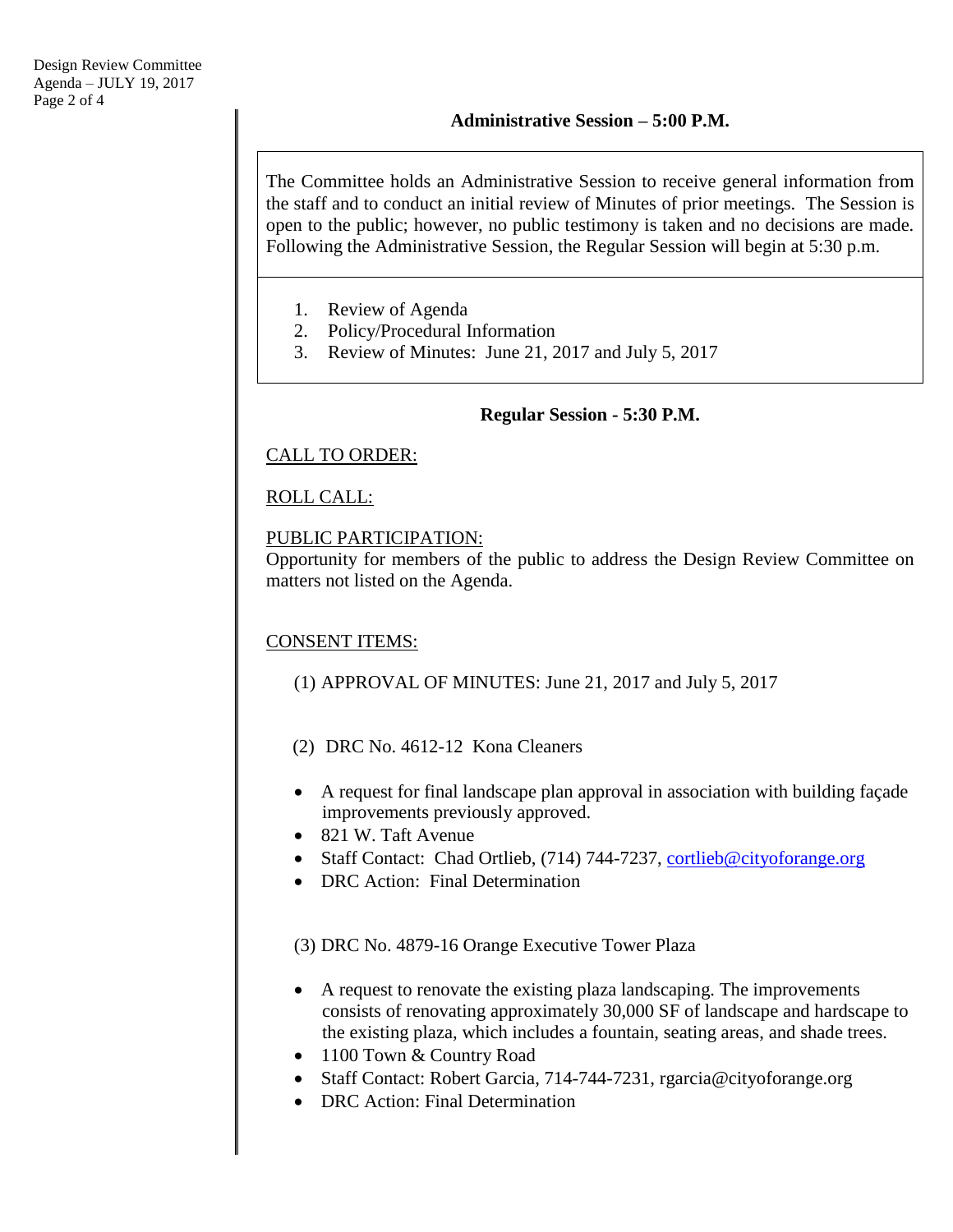(4) DRC No. 4910-17 Branch Residence Accessory Unit

- A proposal to construction a new attached accessory dwelling unit at the rear of an existing single family residence. The property is a contributing historic resource within the Old Towne Historic District.
- 248 N. Shaffer Street
- Staff Contact: Kelly Ribuffo, 714-744-7223, kribuffo@cityoforange.org
- DRC Action: Final Determination

All matters that are listed above as Consent Items are considered to be routine by the Design Review Committee and will be enacted by one motion. There will be no separate discussion of said items unless members of the Design Review Committee, staff, or the public request specific items to be removed from the Consent Items for separate action.

#### AGENDA ITEMS:

#### Continued Items:

- (5) DRC No. 4885-16 PrimeVestment Residence
	- A proposal to reconstruct a demolished service porch, construct a 15 square foot new addition, and construct a 303 square foot detached one-car garage on a contributing property in the Old Towne Historic District. The project was continued by the DRC on March 1, 2017
	- 447 S. Shaffer Street, Old Towne Historic District
	- Staff Contact: Marissa Moshier, 714-744-7243, mmoshier@cityoforange.org
	- DRC Action: Final Determination

#### New Agenda Items:

- (6) DRC No. 4897-17 McGuire/Moreno Residence
	- A proposal for exterior alterations to an existing single family residence. The property is a contributing historic resource within the Old Towne Historic District.
	- 539/541 E. Washington Avenue
	- Staff Contact: Kelly Ribuffo, 714-744-7223, kribuffo@cityoforange.org
	- DRC Action: Final Determination
- (7) DRC No. 4889-16- Batavia Woods Medical Center
	- Request to renovate four existing non-contributing buildings and landscaping
	- 705,725,805 & 845 W. La Veta Ave.
	- Staff Contact: Vidal F. Marquez, 714-744-7214, vmarquez@cityoforange.org
	- DRC Action: Preliminary Review